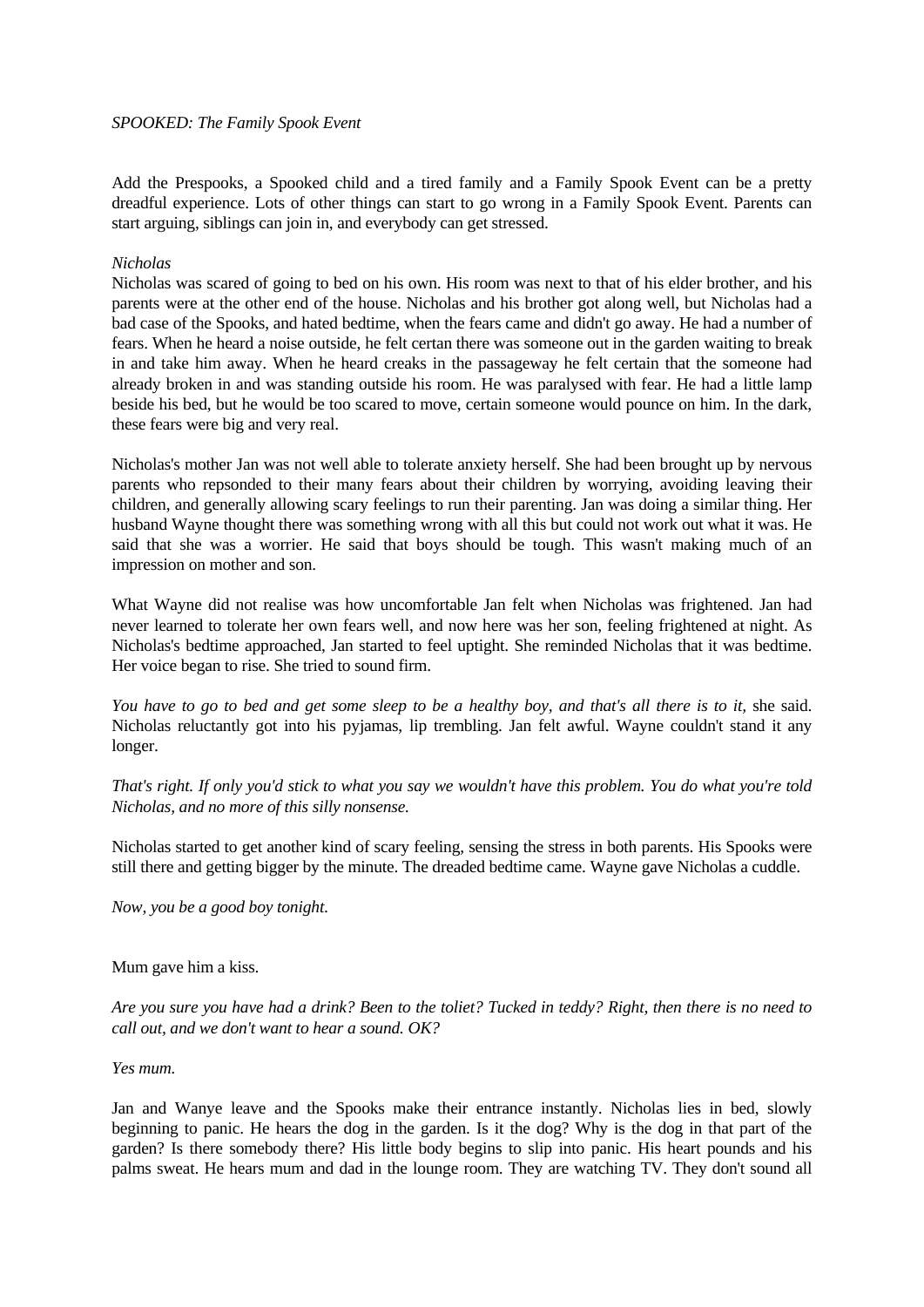that happy. Mum says something about Nicholas being really upset. Dad says something about mum being stupid. Nicholas feels worse. He tries to go to sleep. He screws up his eyes and waits. Nothing. He's still awake. What's that noise? It's someone trying to open his window. He freezes. He has to do something. He scrambles out of bed. This is awful, he just has to get rid of this fear. He screams out *MUM! MUM!* It doesn't matter that she will be angry. Anything is better than this awful fear. Nothing happens. Wayne is telling Jan that she must not go to Nicholas. Nicholas screams again, losing all control, getting hysterical. Jan comes in, upset from the argument with Wayne. She is tense and angry.

# *For heaven's sake, what's the matter?*

*There's a noise. Someone is outside my window.* 

By this time Nicholas is sobbing and Jan is bewildered. She looks out the window.

*Look. There is no one there. And the dog would bark if there was. Everything is OK. Just go to sleep. And I'm not coming down again. This is silly.* 

Nicholas feels worse as soon as his mother walks out. He still has this Awful Feeling. He gets up to get a drink, and happens to walk through the lounge room where Jan and Wayne are trying to watch television, but feeling too tense to do so. Wayne catches sight of his son.

*Now what is it!* 

*I want a drink*.

*Well you had a drink before and you should be in bed.* 

Nicholas starts to cry.

*I'm thirsty.* (He isn't at all thirsty, he is scared stiff)

Jan cuts in with:

*For heavens sake he only wants a drink.* 

Wayne looks cross and says nothing. Jan gets Nicholas a drink and takes him back to bed. Both parents are tired. It's almost 11pm. They want to get to bed and get some sleep. They turn off the TV. Nicholas calls out:

### *Are you going to bed now?*

He was hoping he would be asleep before his parents went to bed. His brother yells at him to shut up and be quiet as now he has woken brother up. Wayne comes down.

*We're going to bed and I don't want to hear another word out of you.*

Wayne was feeling angry, but did not want to resort to smacking Nicholas. Surely if he just sounded angry enough, Nicholas would do as he was told?